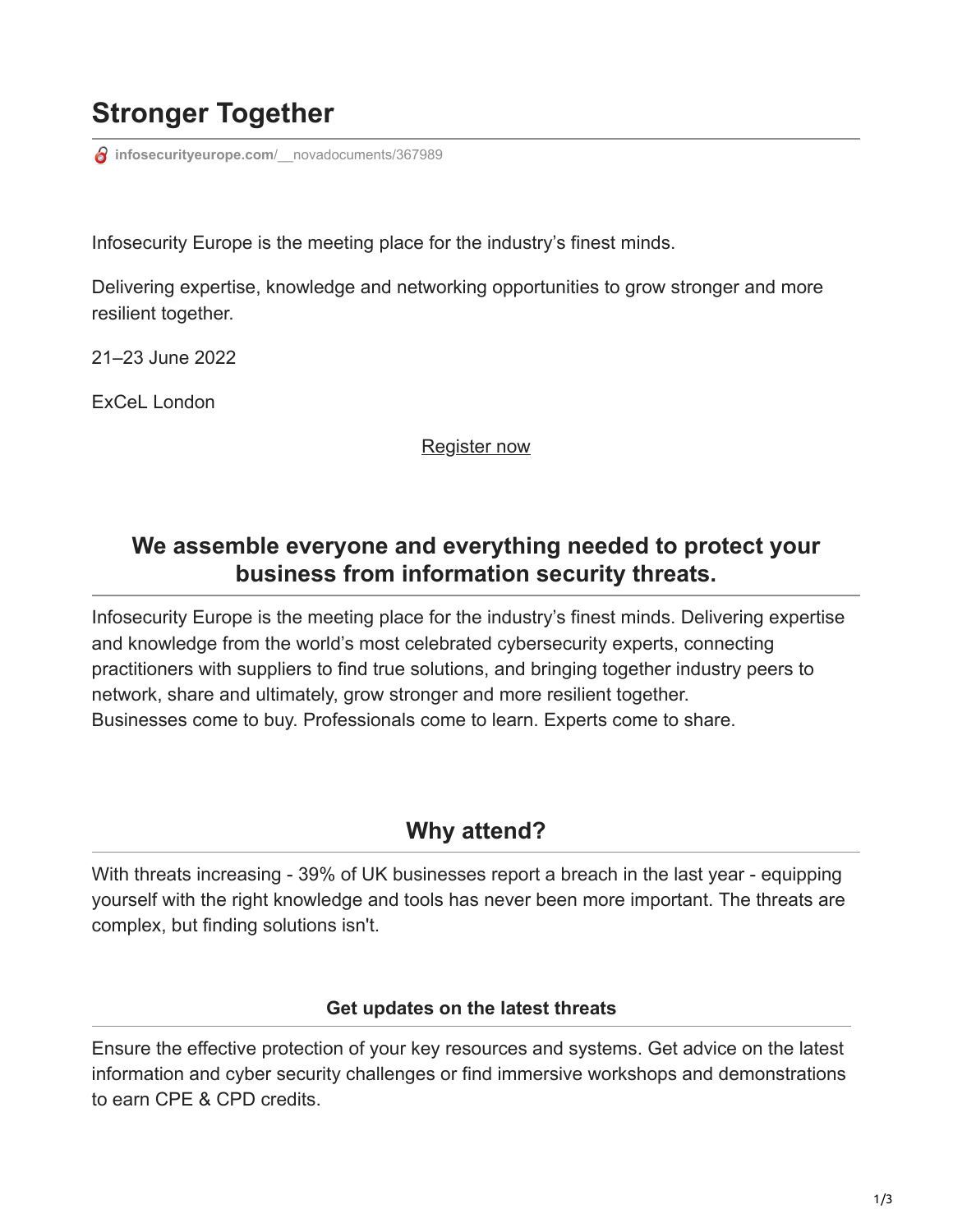Our curated conference programme means you can access all the information and industry expertise you need to make informed strategic decisions for your organisation.

### **Find solutions for your challenges**

Compare the newest tech products that are solving today's and tomorrow's cyber security threats. Get technical advice so that you can be confident in the solution choices you make and the protection they provide.

### **Keeping you safe at our event**

Your safety and your business are our priorities. At Infosecurity Europe, you can be confident that both are in safe hands. As well as carefully following the latest advice and guidelines, we are working with local authorities, and under our own strict precautions, to ensure we deliver a safe event for you to meet, learn and do business.

This means our event will look a little different this year, but these changes will allow you to enjoy the experience while keeping yourself and others safe.

### **[Our Safety Measures](https://www.infosecurityeurope.com/en-gb/help/safety.html)**

# **Welcoming our Infosecurity Speakers**

This year's line-up is shaping up to be exceptional. Industry thought leaders and CISOs will be joining us, sharing their knowledge and insights about the latest threats, challenges and innovations in cybersecurity. We are delighted to welcome:

### **[M.G. Tom Copinger-Symes](https://www.infosecurityeurope.com/en-gb/conference-programme/session-details.2601.147953.tackling-the-uncertain-future-of-security-threats.html)**

Director Strategy and Military Digitisation

UK Strategic Command

#### **[B. Eliza Manningham-Bulluller](https://www.infosecurityeurope.com/en-gb/conference-programme/session-details.2601.144996.leadership-in-an-age-of-uncertainty.html)**

Former Head of MI5

**[Misha Glenny](https://www.infosecurityeurope.com/en-gb/conference-programme/session-details.2601.144994.geopolitics-and-cyber-insecurity.html)**